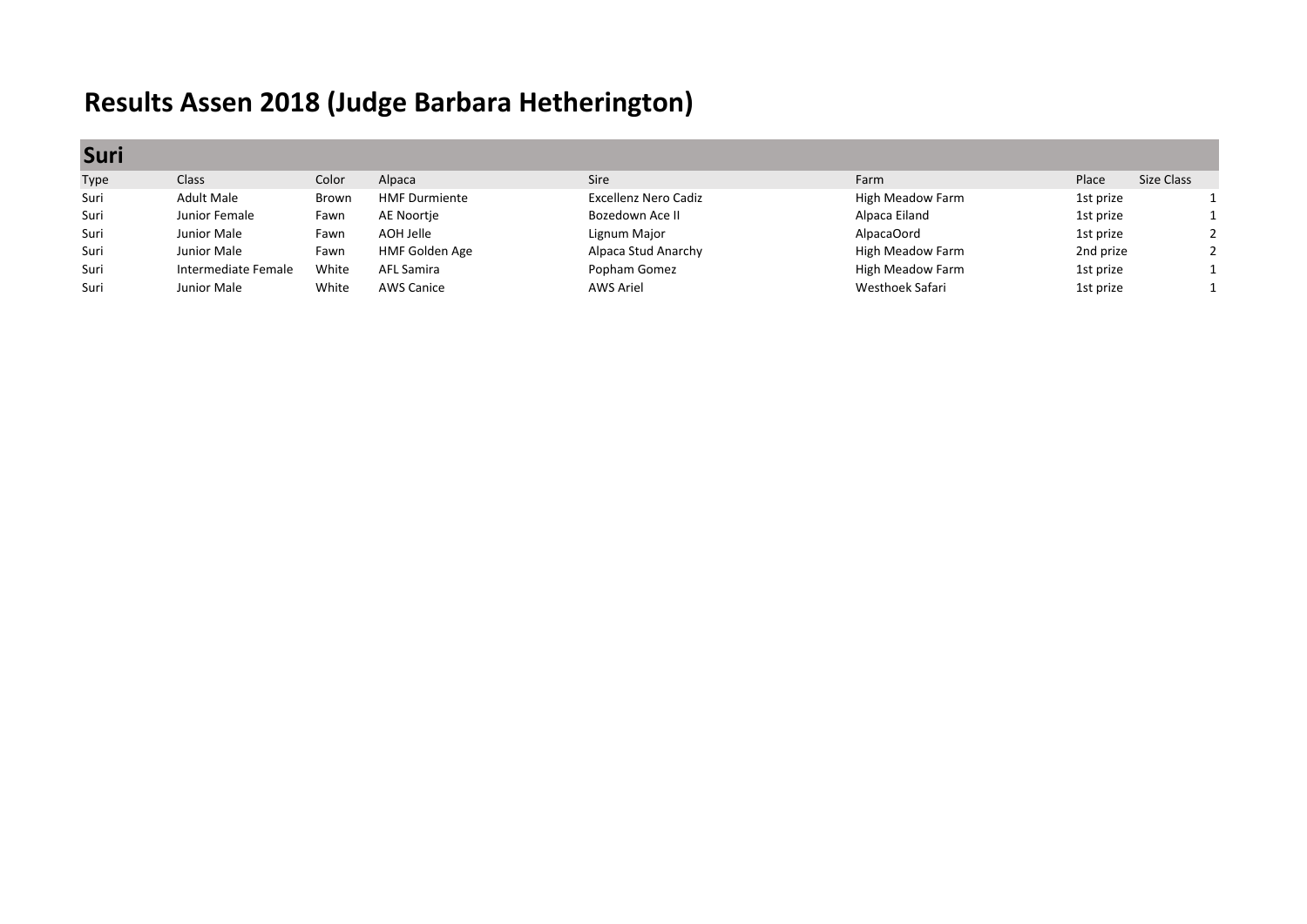| <b>Huacaya</b> |                     |              |                           |                                |                            |           |                   |
|----------------|---------------------|--------------|---------------------------|--------------------------------|----------------------------|-----------|-------------------|
| <b>Type</b>    | Class               | Color        | Alpaca                    | Sire                           | Farm                       | Place     | <b>Size Class</b> |
| Huacaya        | Junior Female       | Multi        | <b>LYA Point Witness</b>  | Inca Excalibur                 | Legendary Alpacas          | 1st prize | $\mathbf{1}$      |
| Huacaya        | Junior Male         | Multi        | <b>AOL Iggy Pop</b>       | Mile End Leon                  | Dutch Highline Alpacas     | 1st prize | $\overline{2}$    |
| Huacaya        | Junior Male         | Multi        | <b>AOL</b> Ivanhoe        | Mile End Leon                  | Dutch Highline Alpacas     | 2nd prize | 2                 |
| Huacaya        | Junior Female       | Grey         | OL Vive                   | OL Taylor                      | Alpaca-Osli                | 1st prize |                   |
| Huacaya        | Junior Female       | Grey         | <b>LYA Desteny</b>        | LYA Best Chance                | Legendary Alpacas          | 2nd prize | $\Delta$          |
| Huacaya        | Junior Female       | Grey         | AFTS Kaith-Lynn           | Inca Grey Haribo               | Alpaca Farm t Steeke       | 3rd prize | 4                 |
| Huacaya        | Junior Female       | Grey         | LYA Kobie Bella           | MAE Ariel Admon                | Alpaca Noord               | 4th prize | $\Delta$          |
| Huacaya        | Junior Male         | Grey         | AA Athos                  | <b>Classical MileEnd Hades</b> | Alpaca Zoo Burgers         | 1st prize | 2                 |
| Huacaya        | Junior Male         | Grey         | <b>AA Amadeus</b>         | AA Alpacino                    | Alpaca Zoo Burgers         | 2nd prize |                   |
| Huacaya        | Intermediate Male   | Grey         | <b>AZ Melchior</b>        | <b>Flanders Thorin ET</b>      | Alpaca Huus De Preuter     | 1st prize | $\mathbf{1}$      |
| Huacaya        | <b>Adult Male</b>   | Grey         | AE Sambouca               | Alpaca Stud Nyetimber          | Alpaca Eiland              | 1st prize | $\mathfrak{p}$    |
| Huacaya        | <b>Adult Male</b>   | Grey         | FL Mitch                  | <b>UBR FL Pablo</b>            | Alpacafarm Liempde         | 2nd prize | $\overline{2}$    |
| Huacaya        | Senior Male         | Grey         | Sherlin The Avenger       | Cedar House Amar               | Westhoek Safari            | 1st prize | $\mathbf 1$       |
| Huacaya        | Junior Female       | <b>Black</b> | <b>ABR Esmee</b>          | <b>Flanders Prophet</b>        | Alpacabrammelo             | 1st prize |                   |
| Huacaya        | Junior Female       | <b>Black</b> | OL Gipsy                  | OL Taylor                      | Alpaca-Osli                | 2nd prize |                   |
| Huacaya        | Junior Female       | <b>Black</b> | UBR AOP Dirkje            | unknown                        | Alpaca Huus De Preuter     | 3rd prize | 6                 |
| Huacaya        | Junior Female       | <b>Black</b> | ABR Zoe                   | <b>Flanders Prophet</b>        | Alpacabrammelo             | 4th prize | 6                 |
| Huacaya        | Junior Female       | <b>Black</b> | Tienda Molino Kir Royale  | Wyona Casa Nero                | Alpacafarm Tienda Molino   | 5th prize | 6                 |
| Huacaya        | Junior Female       | <b>Black</b> | Tienda Molino Kosmic Girl | Wyona Casa Nero                | Alpacafarm Tienda Molino   | 6th prize | 6                 |
| Huacaya        | Intermediate Female | <b>Black</b> | AOH Zeldert Lily          | Popham Thunder                 | AlpacaOord                 | 1st prize | $\mathbf{1}$      |
| Huacaya        | Junior Male         | <b>Black</b> | Tienda Molino Kasimir     | Wyona Casa Nero                | Alpacafarm Tienda Molino   | 1st prize | 11                |
| Huacaya        | Junior Male         | <b>Black</b> | <b>ABR Marciano</b>       | <b>Flanders Prophet</b>        | Alpacabrammelo             | 2nd prize | 11                |
| Huacaya        | Junior Male         | <b>Black</b> | VekoFarm Soweto           | Sunsetestate Goma              | Alpaca VekoFarm            | 3rd prize | 11                |
| Huacaya        | Junior Male         | <b>Black</b> | VekoFarm Zimbabwe         | Sunsetestate Goma              | Alpaca VekoFarm            | 4th prize | 11                |
| Huacaya        | Junior Male         | <b>Black</b> | Alpacamundo Kay           | <b>Toft Timogen</b>            | Alpacamundo                | 5th prize | 11                |
| Huacaya        | Junior Male         | <b>Black</b> | <b>AHN Black Magic</b>    | Pejo Jacamo                    | Alpaca Hacienda Holland    | 6th prize | 11                |
| Huacaya        | Intermediate Male   | <b>Black</b> | Tienda Molino Junior      | Wyona Casa Nero                | Alpacafarm Tienda Molino   | 1st prize | $\overline{2}$    |
| Huacaya        | Intermediate Male   | <b>Black</b> | Tienda Molino Jaguar      | Wyona Casa Nero                | Alpacafarm Tienda Molino   | 2nd prize | $\overline{2}$    |
| Huacaya        | <b>Adult Male</b>   | <b>Black</b> | <b>AHN Black Jack</b>     | Pejo Jacomo                    | Alpaca Hacienda Holland    | 1st prize | $\mathbf{1}$      |
| Huacaya        | Junior Female       | <b>Brown</b> | Flanders Reyna ET         | <b>Flanders Cassius</b>        | Alpaca Flanders            | 1st prize | 10                |
| Huacaya        | Junior Female       | Brown        | <b>AOL</b> Imagination    | MileEnd Leon of the Lowlands   | Alpacas of the Lowlands    | 2nd prize | 10                |
| Huacaya        | Junior Female       | Brown        | <b>AKW Magic</b>          | Classical MileEnd Lysander     | Alpaca Krimpenerwaard      | 3rd prize | 10                |
| Huacaya        | Junior Female       | Brown        | <b>AHN Sunrise</b>        | OL Rossy                       | Alpaca Hacienda Holland    | 4th prize | 10                |
| Huacaya        | Junior Female       | Brown        | AKW Iba                   | <b>Classical Mileend Hades</b> | Alpaca Krimpenerwaard      | 5th prize | 10                |
| Huacaya        | Junior Female       | <b>Brown</b> | DHA Verona                | Classical MileEnd Lysander ET  | Dutch Highline Alpacas     | 6th prize | 10                |
| Huacaya        | Intermediate Female | Brown        | VekoFarm Amber            | Sunsetestate Zambezi ET        | Alpaca VekoFarm            | 1st prize | 4                 |
| Huacaya        | Intermediate Female | <b>Brown</b> | <b>RF Jolene</b>          | AOL Elo Mr. Blue Sky           | Alpacas of River Forelands | 2nd prize | $\overline{4}$    |
| Huacaya        | Intermediate Female | <b>Brown</b> | <b>LYA Intuition</b>      | <b>Toft Tai Pan</b>            | Legendary Alpacas          | 3rd prize | $\overline{a}$    |
| Huacaya        | Intermediate Female | <b>Brown</b> | NOO Happy                 | <b>Boutonconstable Andrew</b>  | Noorderland Alpaca's       | 4th prize | $\Delta$          |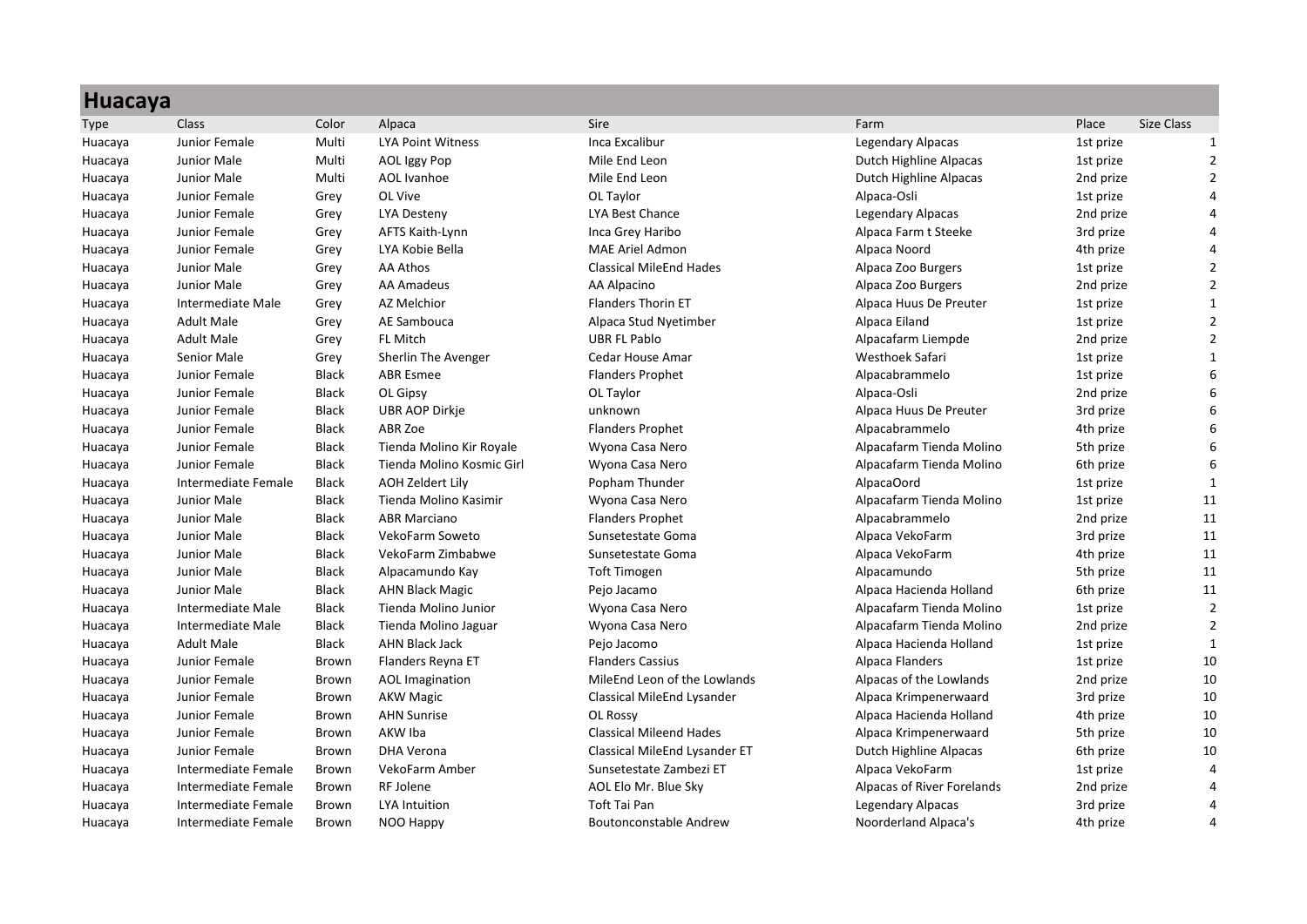| <b>Huacaya</b> |                     |              |                         |                                         |                                |           |                   |
|----------------|---------------------|--------------|-------------------------|-----------------------------------------|--------------------------------|-----------|-------------------|
| <b>Type</b>    | <b>Class</b>        | Color        | Alpaca                  | <b>Sire</b>                             | Farm                           | Place     | <b>Size Class</b> |
| Huacaya        | Junior Male         | Brown        | <b>AdP Vito Earl</b>    | Waratah Flats Earl Grev                 | Alpaca de Parel                | 1st prize | 6                 |
| Huacaya        | Junior Male         | Brown        | AWS Jucki               | Waratah Flats Exodus                    | Westhoek Safari                | 2nd prize | 6                 |
| Huacaya        | Junior Male         | Brown        | ABB Zambuka             | Sunsetestate Zambezi ET                 | Alpaca Bontebok                | 3rd prize | 6                 |
| Huacaya        | Junior Male         | Brown        | <b>AWS Pearl</b>        | <b>Flanders Cassius</b>                 | Westhoek Safari                | 4th prize | 6                 |
| Huacaya        | Junior Male         | <b>Brown</b> | <b>AOH Marvel</b>       | Snowmass XXXtreme Dimension XX          | AlpacaOord                     | 5th prize | 6                 |
| Huacaya        | Intermediate Male   | Brown        | LYA Othello             | <b>LYA Sniper</b>                       | Legendary Alpacas              | 1st prize | $\overline{2}$    |
| Huacaya        | Intermediate Male   | Brown        | LYA Belissimo Ariana    | MAE Ariël Admon                         | Alpaca Noord                   | 2nd prize | $\overline{2}$    |
| Huacaya        | <b>Adult Male</b>   | Brown        | RF Kai                  | Classical MileEnd Lysander ET           | Alpacas of River Forelands     | 1st prize | 1                 |
| Huacaya        | Junior Female       | Fawn         | VekoFarm Botswana       | Sunsetestate Zambezi Et                 | Alpaca VekoFarm                | 1st prize | 8                 |
| Huacaya        | Junior Female       | Fawn         | Flanders Alizée         | Sunsetestate Replay ET                  | Alpaca Flanders                | 1st prize | $\overline{7}$    |
| Huacaya        | Junior Female       | Fawn         | Flanders Solène         | Cedar House Virgil Tibbs                | Alpaca Flanders                | 2nd prize | 8                 |
| Huacaya        | Junior Female       | Fawn         | Alpacamundo Koby        | Alpacamundo Gucci                       | Alpacamundo                    | 2nd prize | $\overline{7}$    |
| Huacaya        | Junior Female       | Fawn         | Alpacamundo Kitty       | <b>Toft Toranaga</b>                    | Alpacamundo                    | 3rd prize | 8                 |
| Huacaya        | Junior Female       | Fawn         | <b>AOL</b> Ileana       | MileEnd Leon of the Lowlands            | Alpacas of the Lowlands        | 3rd prize | $\overline{7}$    |
| Huacaya        | Junior Female       | Fawn         | <b>AFTS Kiora</b>       | <b>AFTS Humphrey</b>                    | Alpaca Farm t Steeke           | 4th prize | 8                 |
| Huacaya        | Junior Female       | Fawn         | <b>AOH Anyway</b>       | <b>Classical Mileend Herodotus</b>      | AlpacaOord                     | 4th prize | $\overline{7}$    |
| Huacaya        | Junior Female       | Fawn         | <b>AKW Sensation</b>    | Aquaviva Claudius                       | Alpaca Krimpenerwaard          | 5th prize | 8                 |
| Huacaya        | Junior Female       | Fawn         | OL Ina                  | Waratah Flats Earl Grey                 | Alpaca-Osli                    | 5th prize | $\overline{7}$    |
| Huacaya        | Junior Female       | Fawn         | <b>AND Kahlea</b>       | <b>AFL Christian ET</b>                 | Alpaca Noord                   | 6th prize | 8                 |
| Huacaya        | Junior Female       | Fawn         | <b>AOH Arletta</b>      | Inca Informer                           | AlpacaOord                     | 6th prize | $\overline{7}$    |
| Huacaya        | <b>Adult Female</b> | Fawn         | <b>HMF Elana</b>        | Eringa Park Centauri                    | High Meadow Farm               | 1st prize | $\overline{2}$    |
| Huacaya        | <b>Adult Female</b> | Fawn         | <b>AOL Flower Power</b> | Mile End Leon                           | Dutch Highline Alpacas         | 2nd prize | $\overline{2}$    |
| Huacaya        | Senior Female       | Fawn         | <b>FL Anouk</b>         | <b>UBR Santino</b>                      | Alpacafarm Liempde             | 1st prize | $\mathbf{1}$      |
| Huacaya        | Junior Male         | Fawn         | <b>Flanders Tiger</b>   | Sunsetestate Replay ET                  | Alpaca Flanders                | 1st prize | 8                 |
| Huacaya        | Junior Male         | Fawn         | <b>AHN Heartbreaker</b> | OL Rossy                                | Alpaca Hacienda Holland        | 2nd prize | 8                 |
| Huacaya        | Junior Male         | Fawn         | <b>FL Stanley</b>       | <b>FL Olympus</b>                       | Alpacafarm Liempde             | 3rd prize | 8                 |
| Huacaya        | Junior Male         | Fawn         | VekoFarm Aquanto        | Waratah Flats EarlGrey                  | Alpaca VekoFarm                | 4th prize | 8                 |
| Huacaya        | Junior Male         | Fawn         | Alpacamundo Kirk        | Toft Ikrit                              | Alpacamundo                    | 5th prize | 8                 |
| Huacaya        | Junior Male         | Fawn         | OL Chester              | Waiheke Smokin Joe                      | Alpaca-Osli                    | 6th prize | 8                 |
| Huacaya        | Intermediate Male   | Fawn         | Flanders Kryptonite ET  | <b>Flanders Cassius</b>                 | Alpaca Flanders                | 1st prize | $\overline{2}$    |
| Huacaya        | Intermediate Male   | Fawn         | NOO Freddy              | Christopher EPC Top Account of Fowberry | Noorderland Alpaca's           | 2nd prize | $\overline{2}$    |
| Huacaya        | <b>Adult Male</b>   | Fawn         | <b>AOL Hello</b>        | MileEnd Leon of the Lowlands            | Alpacas of the Lowlands        | 1st prize | $\overline{a}$    |
| Huacaya        | <b>Adult Male</b>   | Fawn         | Flanders Calro          | Aquaviva Claudius                       | Alpaca Zoo Burgers             | 2nd prize | 4                 |
| Huacaya        | <b>Adult Male</b>   | Fawn         | <b>AFTS Humphrey</b>    | Three Oaks High Command                 | Alpaca Farm t Steeke           | 3rd prize | Δ                 |
| Huacaya        | <b>Adult Male</b>   | Fawn         | Alpacamundo Jesse       | Toft Ikrit                              | Alpacamundo                    | 4th prize |                   |
| Huacaya        | Junior Female       | Beige        | LYA Pearl               | <b>LYA Sniper</b>                       | Legendary Alpacas              | 1st prize | $\overline{2}$    |
| Huacaya        | Junior Female       | Beige        | OL Moonshine            | Waratah Flats Earl Grey                 | Alpaca-Osli                    | 2nd prize | $\overline{2}$    |
| Huacaya        | Intermediate Female | Beige        | Flanders Estée ET       | <b>Flanders Cassius</b>                 | Alpaca Flanders                | 1st prize | $\overline{2}$    |
| Huacaya        | Intermediate Female | Beige        | AWW May-Lynn            | <b>CD Florian</b>                       | Alpacahoeve van de Wiede Wieke | 2nd prize | $\overline{2}$    |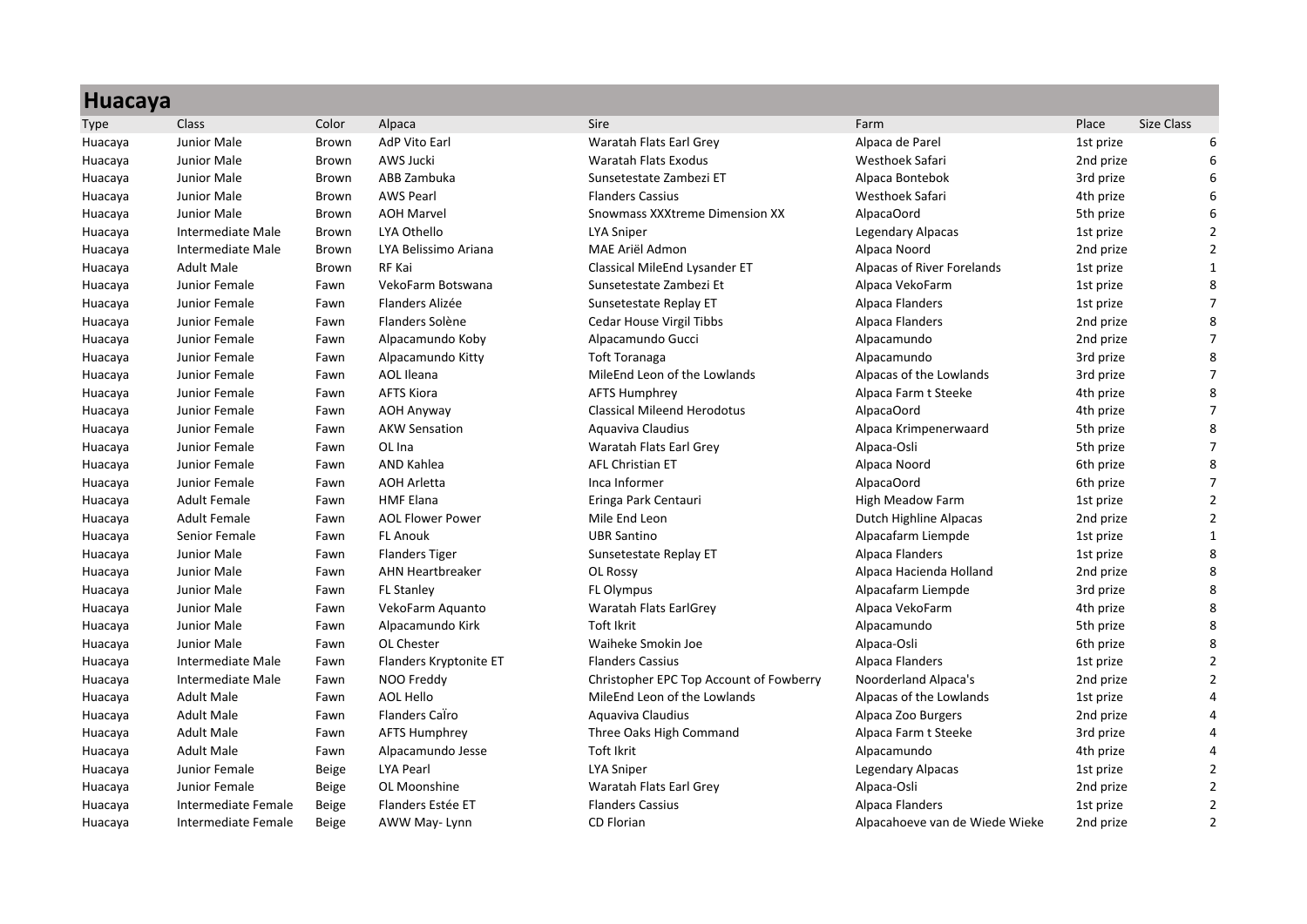|             | <b>Huacaya</b>           |              |                                   |                                 |                            |           |                |  |
|-------------|--------------------------|--------------|-----------------------------------|---------------------------------|----------------------------|-----------|----------------|--|
| <b>Type</b> | <b>Class</b>             | Color        | Alpaca                            | <b>Sire</b>                     | Farm                       | Place     | Size Class     |  |
| Huacaya     | Junior Male              | Beige        | RF Ice                            | AOL Elo Mr. Blue Sky            | Alpacas of River Forelands | 1st prize | 3              |  |
| Huacaya     | Junior Male              | <b>Beige</b> | <b>Vekofarm Elvis</b>             | VekoFarm Jandi                  | Alpaca VekoFarm            | 2nd prize | 3              |  |
| Huacaya     | Junior Male              | Beige        | AdP Vico Janik                    | VekoFarm Jandi                  | Alpaca de Parel            | 3rd prize | 3              |  |
| Huacaya     | Intermediate Male        | Beige        | <b>AHN Shakespear</b>             | Classical MileEnd Lysander      | Alpaca Hacienda Holland    | 1st prize | $\Lambda$      |  |
| Huacaya     | Intermediate Male        | Beige        | <b>AOL Herbie</b>                 | CME Lysander ET of the Lowlands | Alpacas of the Lowlands    | 2nd prize |                |  |
| Huacaya     | Intermediate Male        | Beige        | <b>DHA Harvey Specter</b>         | Classical MileEnd Lysander ET   | Dutch Highline Alpacas     | 3rd prize | 4              |  |
| Huacaya     | Intermediate Male        | Beige        | <b>UBR FL Marco</b>               | unknown                         | Alpacafarm Liempde         | 4th prize | 4              |  |
| Huacaya     | <b>Adult Male</b>        | Beige        | OL Madock                         | Waratah Flats Earl Grey         | Alpaca-Osli                | 1st prize | 3              |  |
| Huacaya     | <b>Adult Male</b>        | Beige        | <b>AANL Hero Domingo</b>          | Rural Alianza Don Pepe          | Alpaca America             | 2nd prize | 3              |  |
| Huacaya     | <b>Adult Male</b>        | Beige        | <b>MAE Sasquatch</b>              | EP Cambridge Termy Creator      | Noorderland Alpaca's       | 3rd prize | 3              |  |
| Huacaya     | Junior Female            | White        | Flanders Ode ET                   | <b>Quality Line Ghost</b>       | Alpaca Flanders            | 1st prize | 10             |  |
| Huacaya     | Junior Female            | White        | AWS Casaba                        | <b>Flanders Cassius</b>         | Westhoek Safari            | 2nd prize | 10             |  |
| Huacaya     | Junior Female            | White        | <b>AWS Hoely</b>                  | <b>Flanders Cassius</b>         | Westhoek Safari            | 3rd prize | 10             |  |
| Huacaya     | Junior Female            | White        | <b>ABR Anouk</b>                  | Silversream Julio               | Alpacabrammelo             | 4th prize | 10             |  |
| Huacaya     | Junior Female            | White        | AFL Kyra                          | <b>AH Peruvian Casimir</b>      | Alpaca Flevoland           | 5th prize | 10             |  |
| Huacaya     | Junior Female            | White        | ATD Kunya Termy                   | EP Cambridge Terminator         | Alpaca Top Dutch           | 6th prize | 10             |  |
| Huacaya     | Intermediate Female      | White        | <b>HMF Flying Star</b>            | Cambridge Gilt Edge             | <b>High Meadow Farm</b>    | 1st prize | $\overline{7}$ |  |
| Huacaya     | Intermediate Female      | White        | <b>AOL Helena Maria</b>           | CME Lysander ET of the Lowlands | Alpacas of the Lowlands    | 2nd prize | $\overline{7}$ |  |
| Huacaya     | Intermediate Female      | White        | ATD Julia Hanna chi Eron Lunon    | ATD Eron Lunon Chi Comish Lad   | Alpaca Top Dutch           | 3rd prize | $\overline{7}$ |  |
| Huacaya     | Intermediate Female      | White        | CD Utah                           | <b>Brabant Kashmir</b>          | Alpacas of River Forelands | 4th prize | $\overline{7}$ |  |
| Huacaya     | Intermediate Female      | White        | Monte Sur Iriena                  | Pure Galileo                    | Alpaca Monte Sur           | 5th prize | $\overline{7}$ |  |
| Huacaya     | Intermediate Female      | White        | <b>ALP Chica</b>                  | ATD Eron Lunon chi Commish      | Alpaca Land Plooij         | 6th prize | $\overline{7}$ |  |
| Huacaya     | Junior Male              | White        | <b>AFL Chico</b>                  | <b>AFL Vasco</b>                | Alpaca Flevoland           | 1st prize | 11             |  |
| Huacaya     | Junior Male              | White        | <b>ABR Luciano</b>                | Silversream Julio               | Alpacabrammelo             | 2nd prize | 11             |  |
| Huacaya     | Junior Male              | White        | VekoFarm Abidjan                  | Sunsetestate Zambezi ET         | Alpaca VekoFarm            | 3rd prize | 11             |  |
| Huacaya     | Junior Male              | White        | ATD K-Mag Eron                    | ATD Eron Lunon Chi Comish Lad   | Alpaca Top Dutch           | 4th prize | 11             |  |
| Huacaya     | Junior Male              | White        | AE Bianco Perdido                 | <b>UBR Wessex Hannibal</b>      | Alpaca Eiland              | 5th prize | 11             |  |
| Huacaya     | Junior Male              | White        | ATD Kiri Kiri Cel Eron            | ATD Eron Lunon Chi Comish Lad   | Alpaca Top Dutch           | 6th prize | 11             |  |
| Huacaya     | Intermediate Male        | White        | CD Thiago                         | Three Oaks High Command         | Alpacas of River Forelands | 1st prize | 6              |  |
| Huacaya     | Intermediate Male        | White        | <b>AOL High Fidelity</b>          | <b>AOL Epple</b>                | Alpacas of the Lowlands    | 2nd prize | 6              |  |
| Huacaya     | Intermediate Male        | White        | <b>AOL Hamlet</b>                 | CME Lysander ET of the Lowlands | Alpacas of the Lowlands    | 3rd prize | $\sqrt{2}$     |  |
| Huacaya     | Intermediate Male        | White        | ATD Jupiter's Star chi Eron Lunon | ATD Eron Lunon Chi Comish Lad   | Alpaca Top Dutch           | 4th prize | 6              |  |
| Huacaya     | Intermediate Male        | White        | <b>HMF Gambler</b>                | Ambersun Fireball               | <b>High Meadow Farm</b>    | 5th prize | 6              |  |
| Huacaya     | <b>Intermediate Male</b> | White        | <b>ALP Chico</b>                  | ATD Da Vinci chi Marcus         | Alpaca Land Plooij         | 6th prize | 6              |  |
| Huacaya     | <b>Adult Male</b>        | White        | AdP Udeen                         | Waratah Flats Earl Grey         | Alpaca de Parel            | 1st prize | 3              |  |
| Huacaya     | <b>Adult Male</b>        | White        | <b>ABR Navigator</b>              | NZ Southern Fleet Foot          | Alpaca Farm t Steeke       | 2nd prize | 3              |  |
| Huacaya     | <b>Adult Male</b>        | White        | <b>AHN Geronimo</b>               | VekoFarm Jandi                  | Alpaca Hacienda Holland    | 3rd prize | 3              |  |
| Huacaya     | <b>Senior Male</b>       | White        | <b>AOL Epple</b>                  | <b>CME Lysander ET</b>          | Alpaca Farm t Steeke       | 1st prize | 1              |  |